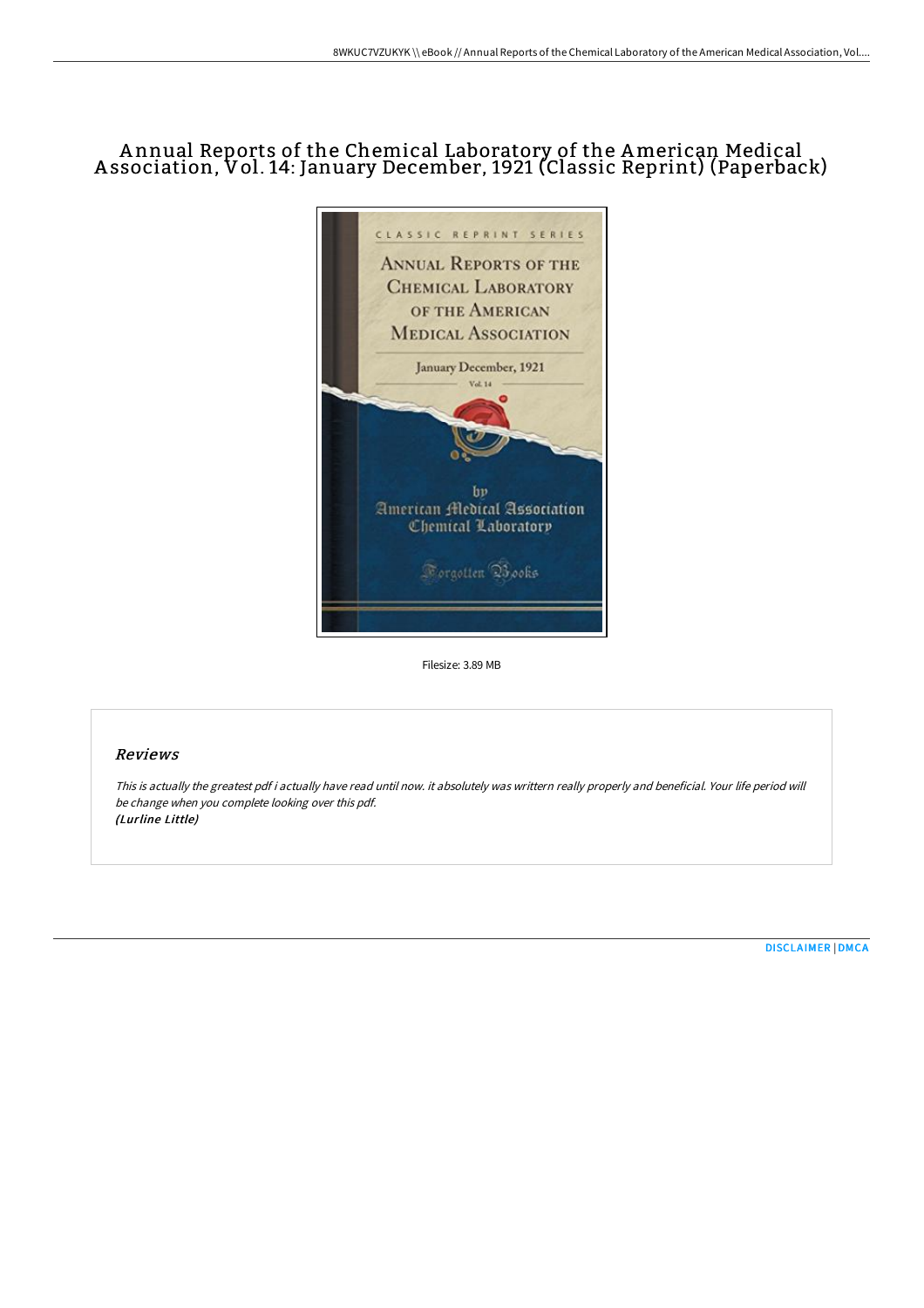### ANNUAL REPORTS OF THE CHEMICAL LABORATORY OF THE AMERICAN MEDICAL ASSOCIATION, VOL. 14: JANUARY DECEMBER, 1921 (CLASSIC REPRINT) (PAPERBACK)



To save Annual Reports of the Chemical Laboratory of the American Medical Association, Vol. 14: January December, 1921 (Classic Reprint) (Paperback) eBook, you should access the button listed below and save the document or get access to additional information which are related to ANNUAL REPORTS OF THE CHEMICAL LABORATORY OF THE AMERICAN MEDICAL ASSOCIATION, VOL. 14: JANUARY DECEMBER, 1921 (CLASSIC REPRINT) (PAPERBACK) ebook.

Forgotten Books, United States, 2015. Paperback. Condition: New. Language: English . Brand New Book \*\*\*\*\* Print on Demand \*\*\*\*\*. Excerpt from Annual Reports of the Chemical Laboratory of the American Medical Association, Vol. 14: January December, 1921 The Chemical Laboratory of the American Medical Association was established in 1906 to assist the Council on Pharmacy and Chemistry of the American Medical Association in the investigation of proprietary and unofficial non-proprietary medicinal preparations offered to the medical profession. In accordance with the object of its foundation, the A. M. A. Chemical Laboratory concerns itself primarily with the examination of those proprietary and unofficial medicinal preparations which the Council has under consideration. The Laboratory determines if the claims made for the composition of these preparations are truthful, and, when a product is admitted to the Council s publication New and Nonofficial Remedies, looks after the establishment of standards whereby the identity and purity of such a product may be determined. In addition to the investigations made for the Council on Pharmacy and Chemistry, the Laboratory aids The Journal of the American Medical Association in supplying the medical profession and the public with information about the character and composition of drugs. This includes the analyses of proprietary medicinal preparations which are offered to the medical profession and which are not deemed worthy of investigation by the Council on Pharmacy and Chemistry, and the analyses of nostrums ( patent medicines ) exploited to the public. Through the columns of The Journal and through direct correspondence the Laboratory responds to requests of physicians for information regarding proprietary preparations advertised to physicians and quack nostrums sold to the public, which have come to their notice. A knowledge of the composition of nostrums, whether offered to the medical profession or to the lay public, is generally a...

A Read Annual Reports of the Chemical Laboratory of the American Medical Association, Vol. 14: January December, 1921 (Classic Reprint) [\(Paperback\)](http://albedo.media/annual-reports-of-the-chemical-laboratory-of-the-1.html) Online

Download PDF Annual Reports of the Chemical Laboratory of the American Medical Association, Vol. 14: January December, 1921 (Classic Reprint) [\(Paperback\)](http://albedo.media/annual-reports-of-the-chemical-laboratory-of-the-1.html)